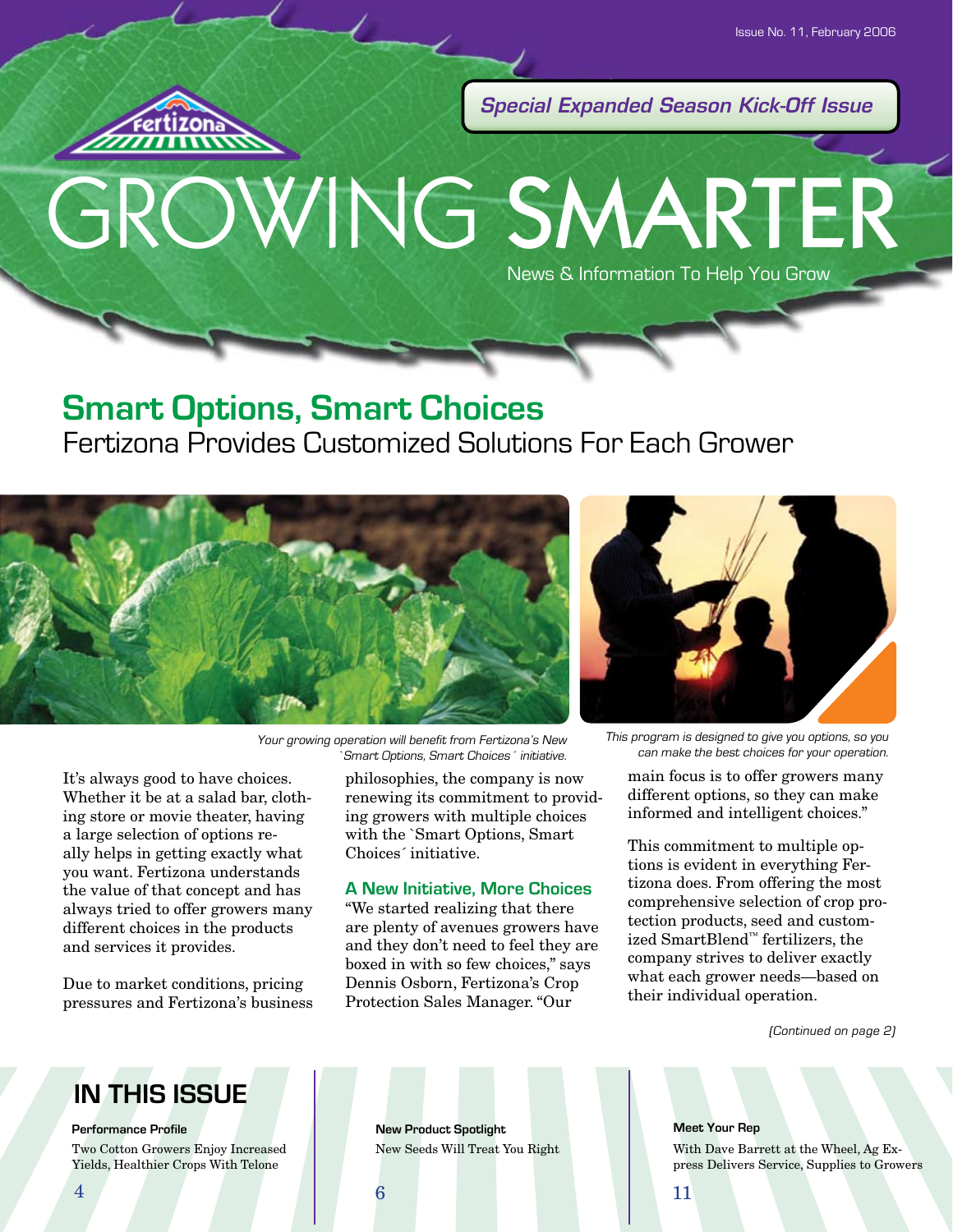# **GROWING SMARTE**

### **COMPTON'S CORNER**

# **Small Company With Big Reach**

In the past several issues, we have emphasized the virtues of being a small, family-owned company. It allows us to respond to you in an effective and efficient manner, providing you with the goods you need to keep your growing operations running smoothly. In the world of Agribusiness, Fertizona knows that "size matters." But for us, size is measured not in our status as a local, family-run business; instead, it's measured in our ability to offer a comprehensive bundle of essential services to our customers throughout Arizona and in California and New Mexico.

Fertizona is able to provide superior customer service thanks to our professional staff, technical expertise, and expanding infrastructure. Fertizona has eight branches throughout the state, creating a strong presence in the Arizona market—one that is also making an impression in neighboring states. What's more, all eight locations employ experienced pest control advisors who work every day to help you keep your crops healthy. In addition, each branch is situated on rail spurs—

which is absolutely critical for dependable and timely fertilizer supply. Our facilities also have the storage capability to weather most short-term fertilizer shortages without an interruption of service.

Our strong partnerships also help us maintain our customer-service focus. We hold distributorships with all major ag chemical manu-

facturers as well as have access to all generic chemistries. Further, Fertizona is aligned with a national ag chemical buying group made up of other independent retailers; this is a relationship which allows us to hold the same pricing positions as the big corporate chains. This ensures that we're able to offer you competitive prices—with a local flair. Fertizona is also a major supplier of cotton, forage and grass seeds as well as their corresponding technologies.



Fertizona has eight locations throughout Arizona.



Jim Compton, President, Fertizona.

In line with these other services, Fertizona is committed to delivering our goods to you—fast. We accomplish this by putting our trust in Ag Express, an express delivery service with a dedicated trucking line and seven hard-working drivers. Specializing in bulk fertilizers as well as packaged goods, Ag Express only serves Fertizona, which means Ag Express' focus is always on providing excellent customer service—just like Fertizona's!

As we discussed in the last issue of Growing Smarter, our biggest asset is the people who work here at Fertizona. Without them, we couldn't provide the comprehensive services highlighted in this message. It's all of these factors together that make Fertizona second-to-none. We hope you agree. And if you are not a Fertizona customer, thanks in advance for giving us a try. We're positive you'll see the difference!

**Jim Compton President, Fertizona**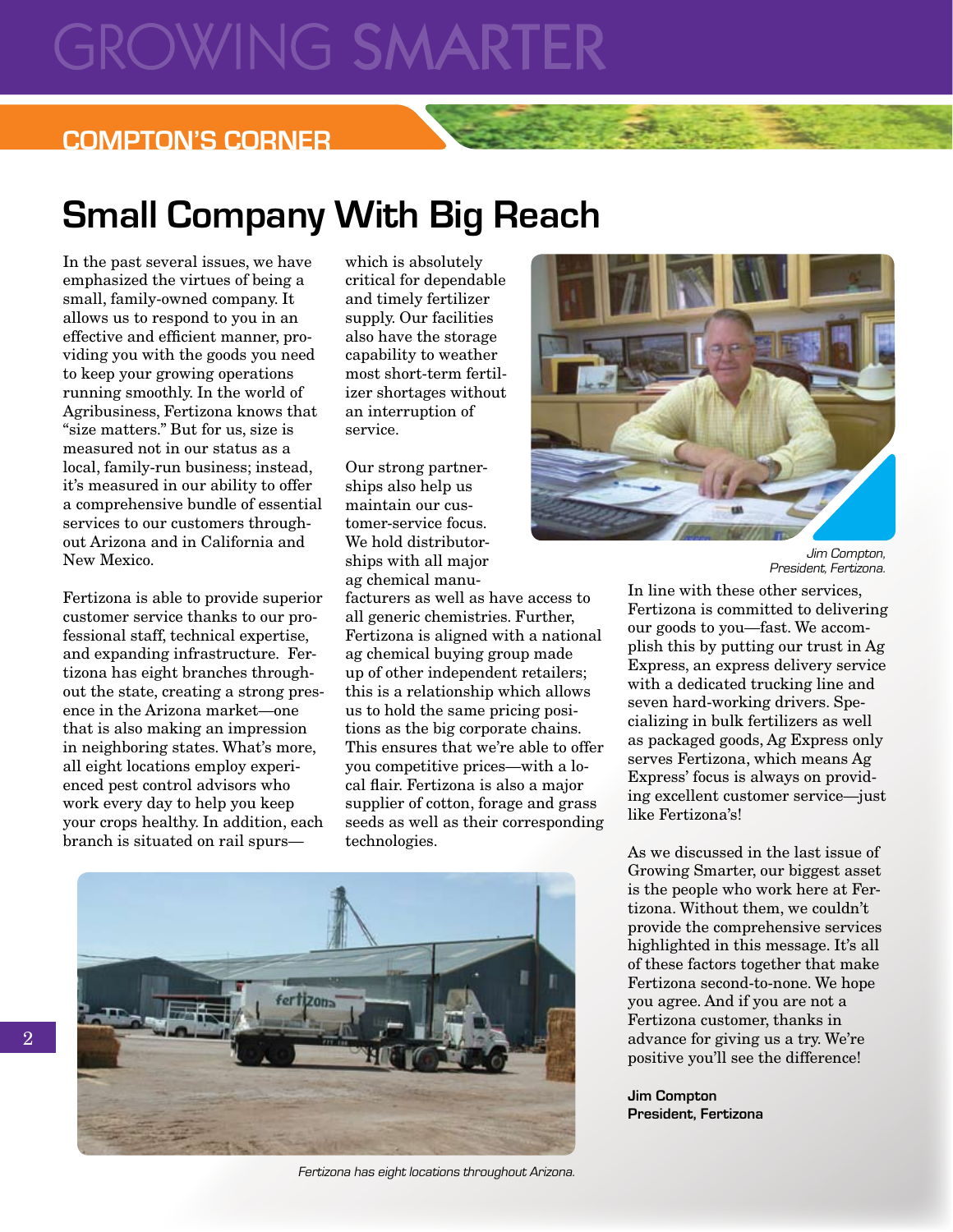## **COVER STORY**

# **Smart Options, Smart Choices** Fertizona Provides Customized Solutions For Each Grower

(Continued From Page 1)

"We're full service," adds Osborn. "Our viability as a company is directly related to our growers' economic health, so we strive to offer independent and well thought out options. Ultimately the choice is theirs to make."

#### **Economy—The Driving Force**

Economics is the true driving force behind this new initiative. Growers in Arizona are finding that they can't simply use the same products and management practices they have always used. With the constant rise of natural gas prices leading to bumps in nitrogen prices, along with increasing water prices and drought issues, growers are searching for options—and Fertizona is here to deliver.

"The price of nitrogen is going up," says Osborn. "Last year we created an opportunity where our customers could lower their input on the Nitrogen side by increasing sulfur content and attaining the same results, if not better, for the same or less money." Fertizona created a new SmartBlend fertilizer that mixed UAN-32 with Thio-Sul to create a powerful yet cost effective fertilizer product.

"That was just one option we offered to our customers," Osborn explains. "There were several growers who chose that particular SmartBlend and were pretty satisfied with the results they achieved."



Fertizona has been helping growers and turfgrass professionals manage their operations since 1980.

#### **Strengthening Our Commitment**

To offer growers a vast selection of options, Fertizona enlists the help of its field reps around Arizona. "We are fortunate to have a great team of highly qualified people who have years of experience," states Osborn. "We're able to offer a wealth of solutions and options for growers to choose from."

The `Smart Options, Smart Choices´ initiative is nothing new. Fertizona has been living this philosophy for a long time. But now, the company has strengthened its commitment to offering various alternatives for growers to choose from—and Fertizona invites all growers to ask for alternatives when necessary. If your current practices are not making financial sense anymore, ask your Fertizona rep about alternatives. You may just be able to lower your input costs and not sacrifice quality or yields.

"We're going to keep researching options," Dennis stresses. "And then we'll draw a bottom line saying this is how much it will cost you. The grower has to make the decision of whether it's economical or not. The choice is theirs."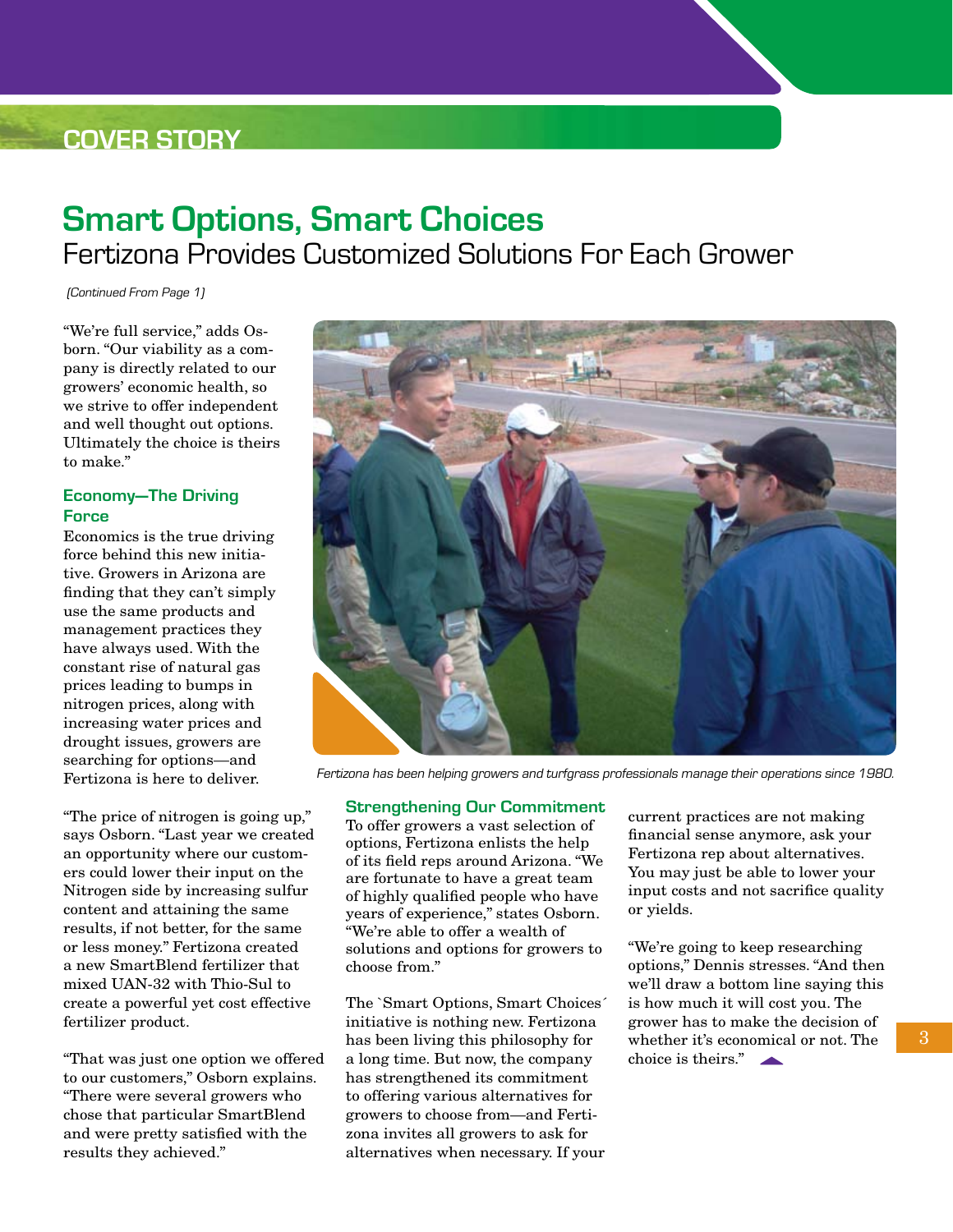# **GROWING SMARTER**

### **Performance Profile**

## **Two Cotton Growers Enjoy Increased Yields, Healthier Crops with Telone**

Soil Fumigant Controls Damaging Nematode Populations



For cotton grower John Pew, cotton fields treated with Telone soil fumigant produced 2000 pounds more cotton than untreated areas.

As a grower in Arizona, it's likely you know these small parasitic worms well, as many of them wreck havoc on your growing operation each year. They damage your crops and chew away at your patience and profits. Known as nematodes, these microscopic pests attack a crop's roots, causing malnutrition, stunted growth and even death. Afflicting cotton plants in particular, rootknot nematodes are the most insidious and destructive variety—costing the Arizona cotton industry an estimated \$13-18 million annually.

#### **Telone To The Rescue**

Invasive, pervasive and highly reproductive, nematodes are powerful creatures. But even more powerful is Telone® soil fumigant, a trademarked product of Dow AgroSciences LLC. available from Fertizona. Best when applied as a

pre-planting treatment, the liquid fumigant controls all major species of nematodes such as root-knot, reniform, lesion, stubby root, dagger, ring, pin, and cyst varieties–rescuing vegetable plants and field crops from damage.



Using Telone every 1-3 years can help cotton plants remain healthy.

Through extensive field testing, nematode researchers at the University of Arizona have discovered that Telone soil fumigant is the most effective product for combating these miniscule root-eaters.

"Telone works," says Michael Mc-Clure, a nematologist and professor who has been studying nematodes at the university for nearly 40 years. "We've been testing Telone on fields for the last 13 to 14 years, and we have discovered that it is the only product that works consistently."

"In fact, Telone is the only product we recommend for root-knot nematodes on cotton in Arizona," Mc-Clure adds.

#### **A Tale Of Two Growers**

Many Arizona growers have experienced the amazing benefits of Telone, including two cotton farmers in Coolidge who had large populations of nematodes lurking in their soil.

In March, John Pew, owner of JRP Farms and loyal Fertizona customer, tested Telone on a 60-acre portion of his 300-acre facility. He applied the soil fumigant to every other 92-row segment and then compared the treated crops to the untreated crops. A first-time user, Pew worked with Dow AgroSciences to apply the Telone prior to planting his new crop. The results were impressive.

"When we picked the cotton, we discovered that the areas treated with Telone produced 2,000 pounds more cotton than the untreated areas," says Pew, who has been growing cotton and wheat for 15 years. "There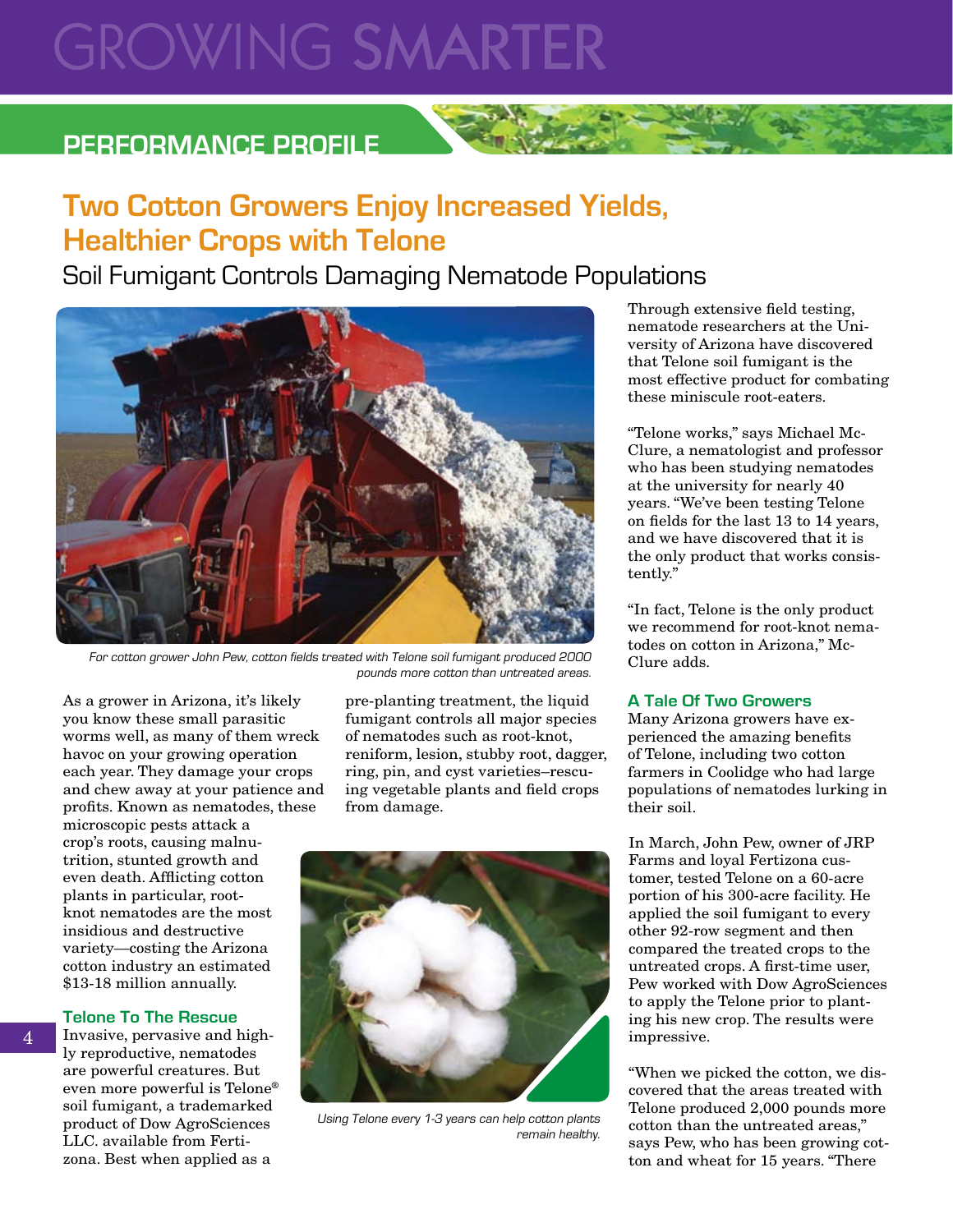were other improvements as well. For example, right after planting, we could see a visible difference, even just driving past the field. The Telone-treated plants were healthier, and it's almost like the nontreated plants were stunted."

Pew's positive experience with Telone is not an isolated incident. At a cotton farm just a few miles away, Fertizona customer Preston Holland has been impressed by the effects of Telone as well. Working with McClure and County Agent Steve Husman, Holland has been testing Telone on sections of his 900-acre farm for about five years.

"We've achieved an economic benefit ever since," says Holland. "The Telone-treated plots gave us more than our money back in almost every case."

*"When we picked the cotton, we discovered that the areas treated with Telone produced 2,000 pounds more cotton than the untreated areas."*

*John Pew Cotton Grower*

Through trial-and-error, and with the help of Fertizona, Holland has discovered an application routine that works best for his farm, finding that cotton grown in sandier soils is more susceptible to nematode damage. "When we treat with Telone, it is a field-by-field decision," he explains. "In the past few years, we've learned where it's most effective."

#### **Once-A-Year Application Is Key**

Using a tractor capable of cutting slots in the soil, Telone must be applied below the soil's surface.

"We carry Telone in tanks on the tractor, and we inject the liquid product 12 inches down below the surface," explains Steve Fleming, a Telone specialist at Dow AgroSciences. "Then we cover the slot with soil, making a seal."

Once it's applied, Telone slowly converts to a gas, creating a nematode-free zone through which roots can grow. "Telone fills the air pockets around the soil with a fumigant that targets

and kills nematodes," Fleming says.

McClure's years of field work have convinced him that a once-a-year Telone application works best, especially for cotton growers. "If you ap-

ply the product correctly, it will knock out the nematode population the first year, giving farmers a huge yield increase especially if they have high root-knot nematode population levels," McClure says. "Some farmers might be able to get

away with applying it every other year, but you're not going to get as good a return as if you had used it every year."

McClure adds, "If you go three years without applying it, you're in trouble. One nematode will multiply to 10 after one year."

#### **Success In 2006 And Beyond**

Impressed with Telone's yieldamplifying effects, both Pew and Holland plan to use the product in the future.

Pew is eager to experiment with Telone again. "Cotton is peculiar; there's never been a year where my cotton crops have been exactly the same," Pew says. "We'll definitely

*"The Telone-treated plots gave us more than our money back in almost every case."*

*Preston Holland Cotton Grower*

try some more of the Telone to see if we continue to have yield improvements. I'd like to see what Telone can do in a real wet or moist year in Arizona."

Like Pew, Holland says he will continue to apply Telone—and reap the benefits. "We'll definitely use Telone in 2006 because we know we'll get our investment back in the areas we choose to use it," he says. "It's an easy decision."

*Fertizona recommends Telone for medium to heavy infestations of nematodes. Typical Arizona use rates have been 4-5 gallons per acre.*

*Telone is approximately \$55 per acre*

For more information about Telone or if you're interested in using it to control your nematode populations, contact your local Fertizona field rep.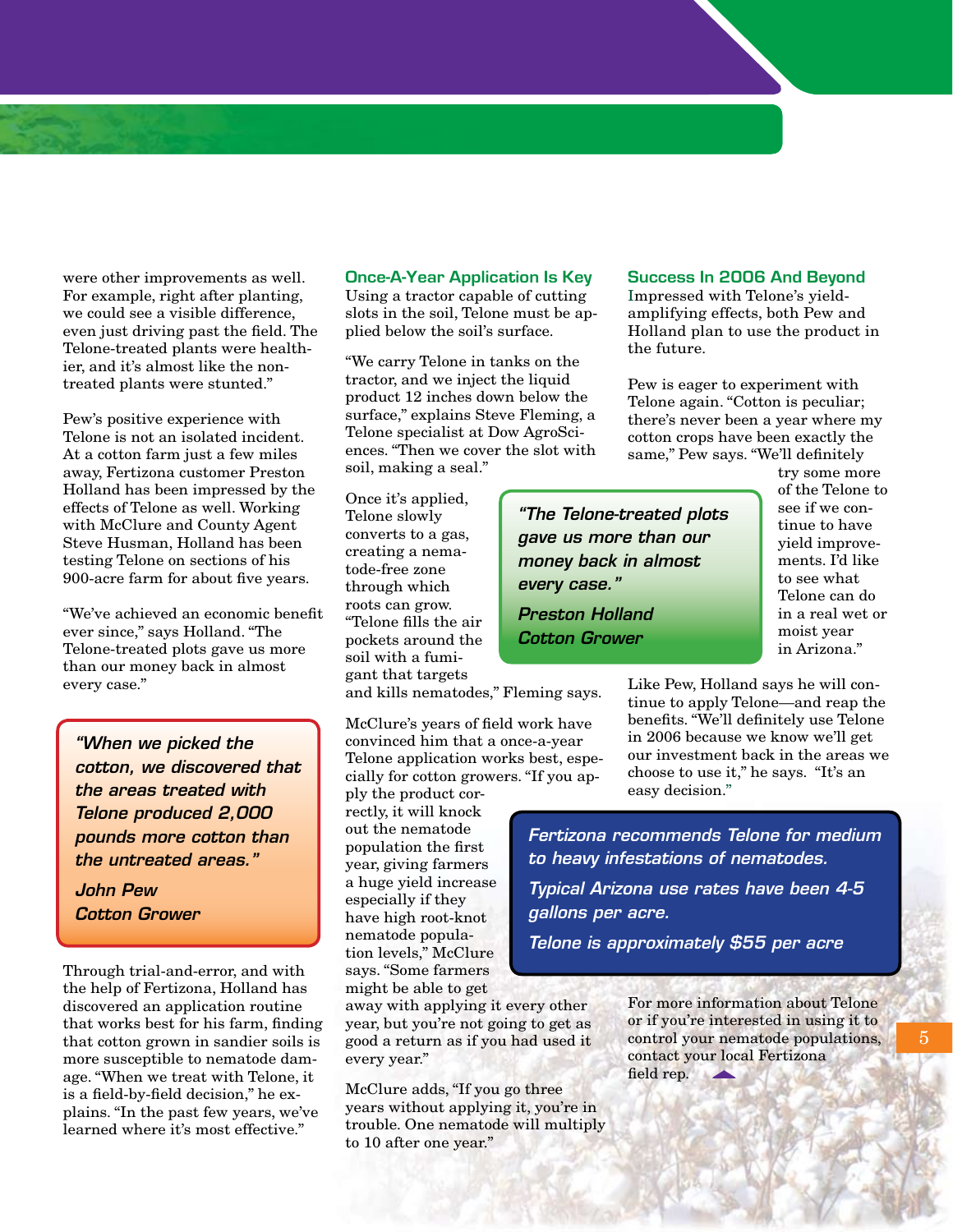# **GROWING SMARTER**

## **NEW PRODUCT SPOTLIGHT**

# **New Seeds Will Treat You Right**

Fertizona Offers Promising New Seed Package For A Variety Of Issues



Seed treatment technology, especially for cottonseed, has improved over the past few years.

Seed technology has been advancing at an accelerated pace in recent years. Cottonseed in particular has been improving with the help of biotechnology and various seed treatments. It seems as if the future will bear witness to a new breed of supercharged seed equipped with a host of sophisticated biological and seed treatment technologies that will make it impervious to invasive pest and disease problems.

6

We are now one step closer to this becoming a reality with the new AVICTA Complete Pak® treated seed technology, which is available from Fertizona.

AVICTA Complete Pak is a seed-delivered technology

that arms the seed with protection against nematodes, insects and diseases. Instead of spraying for insects, diseases and nematodes, growers can simply plant this seed and minimize all three problems at once while saving valuable labor and inputs.

"As the technology for genetically modified seed grows, so grows the value in that seed," explains

*AVICTA Complete Pak contains a combination of three separate products – AVICTA, a seed treatment nematicide, Cruiser® seed treatment insecticide and Dynasty CST® seed-delivered fungicide.*

Dennis Obsorn, Fertizona's Crop Protection Sales Manager. "The last thing you want to do is spend several hundred dollars a bag and put it out there and have it fail from seedling issues."

#### **The Earlier, The Better**

Due to the importance of getting a good stand of cotton in the critical first few weeks, AVICTA Complete Pak is extremely attractive to growers in Arizona.

"This will definitely help give the seed a fighting chance to get out of the ground," says Osborn. "Of course, it doesn't guarantee against all things that can happen, but it certainly gives it a better shot in the first 30 to 40 days, especially when conditions are not ideal for planting."

As growers know, this time period is crucial to a healthy crop. If pest and disease problems are present, a grower may be faced with a tough decision.

"A lot of guys will look at the crop after seven days to two weeks and realize they don't have a stand," Osborn says. "Then, they've got to make a critical decision real quick. Do I re-plant or not? Either way time is of the essence."

#### **An Array Of Protection**

Treated with an insecticide, fungicide and nematicide, AVICTA Complete Pak controls a broad range of troubling pests. "We think this will help control early-season thrip," says Osborn. "The fungicide would help with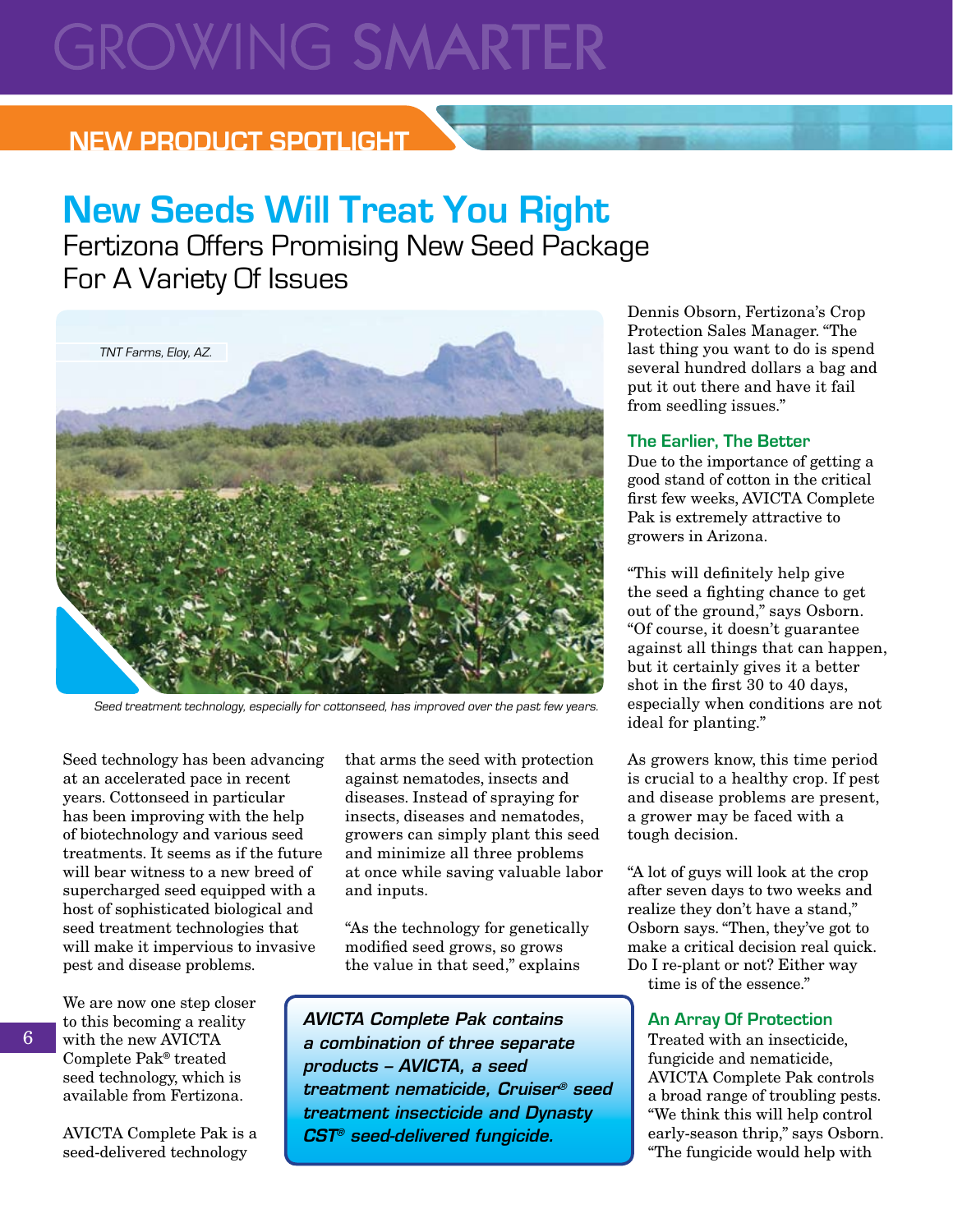the three major pest complexes, which would be pythium, rhizoctonia and fusarium."

According to Syngenta, which makes AVICTA, the nematicide offers 30-40 days of protection against Southern root-knot nematodes, reniform nematodes and lance nematodes. "That duration of protection would help give the root time to grow and get through most of the bad stuff," adds Osborn. The product also protects against insects including western flower thrips, cotton aphid and cotton fleahoppers.

#### *Quick Tip*

*AVICTA Complete Pak is designed to produce stronger stands and emergence and larger yields.* 

AVICTA Complete Pak contains a combination of three separate products – AVICTA, a seed treatment nematicide, Cruiser® seed treatment insecticide and Dynasty CST® seed-delivered fungicide. By defending against pests that target the seed and emerging seedlings, AVICTA Complete Pak is designed to produce stronger stands and emergence and larger yields. Together, these benefits equate to a better return on your investment.

#### **Field Trial Goes Well**

Randy Norton, an Extension County Agent for the University of Arizona, recently completed a trial with AVICTA Complete Pak. "The project was on a grower cooperator farm and basically we were comparing the AVICTA



AVICTA Complete Pak and other seed treatment technologies are designed to reduce or eliminate the need to spray pest control products on your crops.

Complete Pak to the standard seed treatment that commonly comes with these varieties," explains Norton. "We did see a slight yield increase, though it wasn't statistically significant."

The trial was originally started for nematode control. While the results of the trial were inconclusive, Norton would like to explore the seed treatment technology in a more stressful environment.

*EPA recently recognized AVICTA Complete Pak treated cotton seed as a reduced risk compound.*

"The cotton in our trial was planted rather late," he says. "I hope to do some work with it next year with it planted earlier under adverse conditions and look at it from that perspective."

*Fertizona recommends AVICTA Complete Pak treated seed for areas where seedling diseases and insects have been an issue—with light to moderate nematode populations.*

*Typical planting rates are 3-5 acres per bag. AVICTA Complete Pak is approximately \$15-25 per acre.*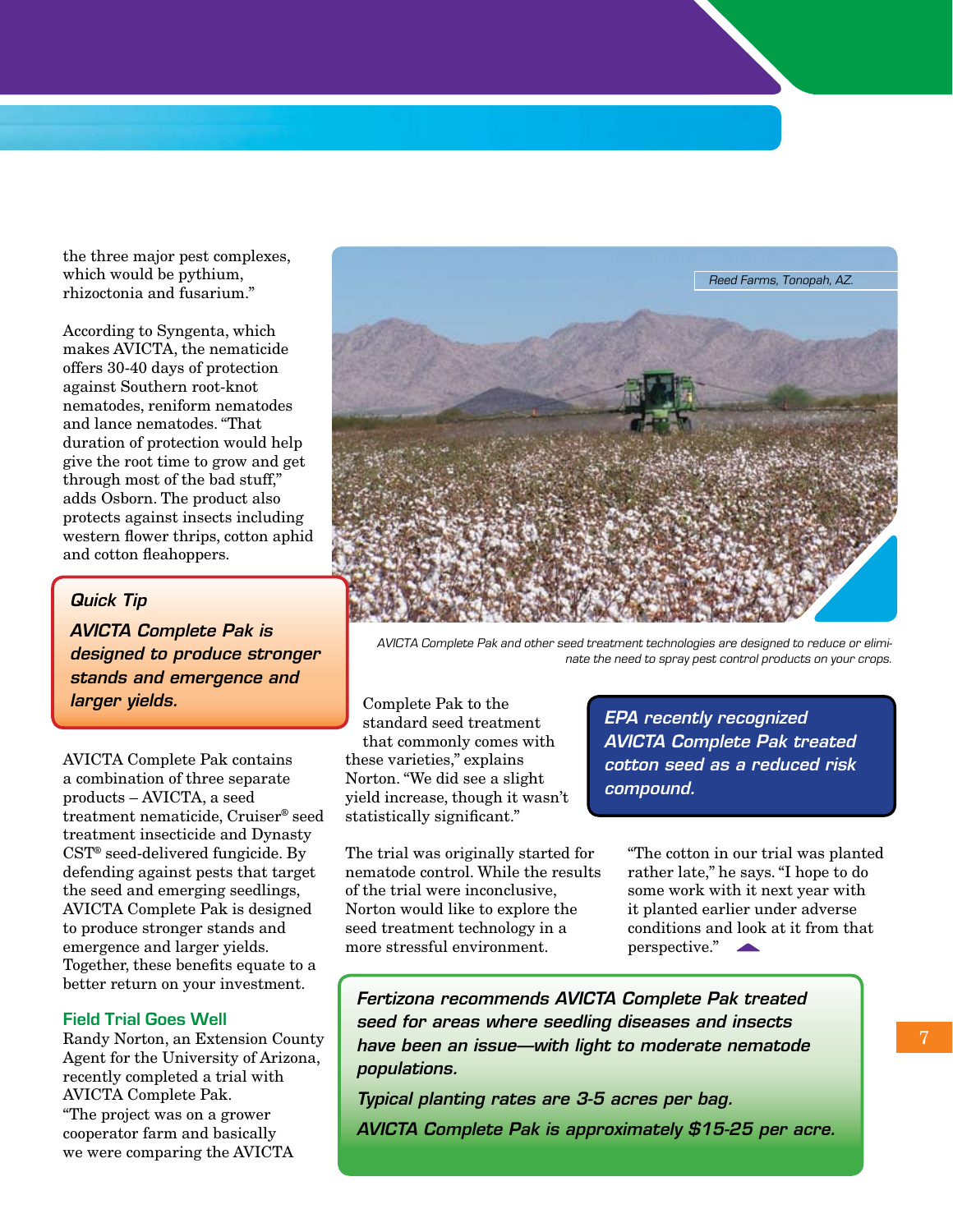# **ROWING SMARTE**

## **Q & A**

**Q.**How much nitrogen is necessary to maintain grain protein above 13 percent?

**A.** Research has shown that<br>**A.** 40 lbs. of available nitro-<br>**Separate 1.000 lbs. of expected vield** 40 lbs. of available nitrogen per 1,000 lbs. of expected yield is necessary to consistently maintain a grain protein level above 13 percent. The available nitrogen can come from soil, water and fertilizer. One-third to one-half of the nitrogen should be applied at planting with the balance being applied on a predetermined schedule at each subsequent irrigation between planting and flowering.

**Q.** Does Fertizona still sell<br>trate fertilizer? straight ammonium nitrate fertilizer?

Straight ammonium nitrate<br> **A.** Straight ammonium nitrate<br>
to 34 percent nitrogen is an explofertilizer, which contains up to 34 percent nitrogen, is an explosive and hazardous material subject to intense government regulation. Because of this, Fertizona no longer provides nitrate fertilizers with such large concentrations of nitrogen. In its place, Fertizona introduced SmartBlends™, four new fertilizers containing 21-25 percent nitrogen, plus additional nutrients like phosphorous, potash and iron. SmartBlends are just as effective, if not more so, than straight ammonium nitrate. The only difference is that growers may have to apply more of the product in order to achieve the same performance.



What are some peripheral<br>soil fumigant to control nematode benefits of using Telone soil fumigant to control nematode populations?

**A.**Apart from healthier crops and larger yields (as discussed on pages 4-5), Telone Specialist Steve Fleming says there are additional perks to using the soil fumigant to combat damage caused by root-eating nematodes. "Healthy

plants need less water and utilize nutrients more efficiently," he says. "Also healthy plants translocate PGR's rapidly, resulting in quick and even defoliation. Fewer trips into the field with the tractor save on fuel costs as well. All of these benefits result in dollars saved dollars kept in the grower's pocket."

**If you have a question or comment for Fertizona to answer, jot it down and mail it to:**



**Growing Smarter, C/O Fertizona, 2850 S. Peart Rd., Casa Grande, AZ 85222 fax: 520.836.3447, or e-mail tcurrie@fertizona.com**

**All questions will be answered promptly and if your question appears in a future issue of Growing Smarter, we'll send you a Fertizona baseball cap.**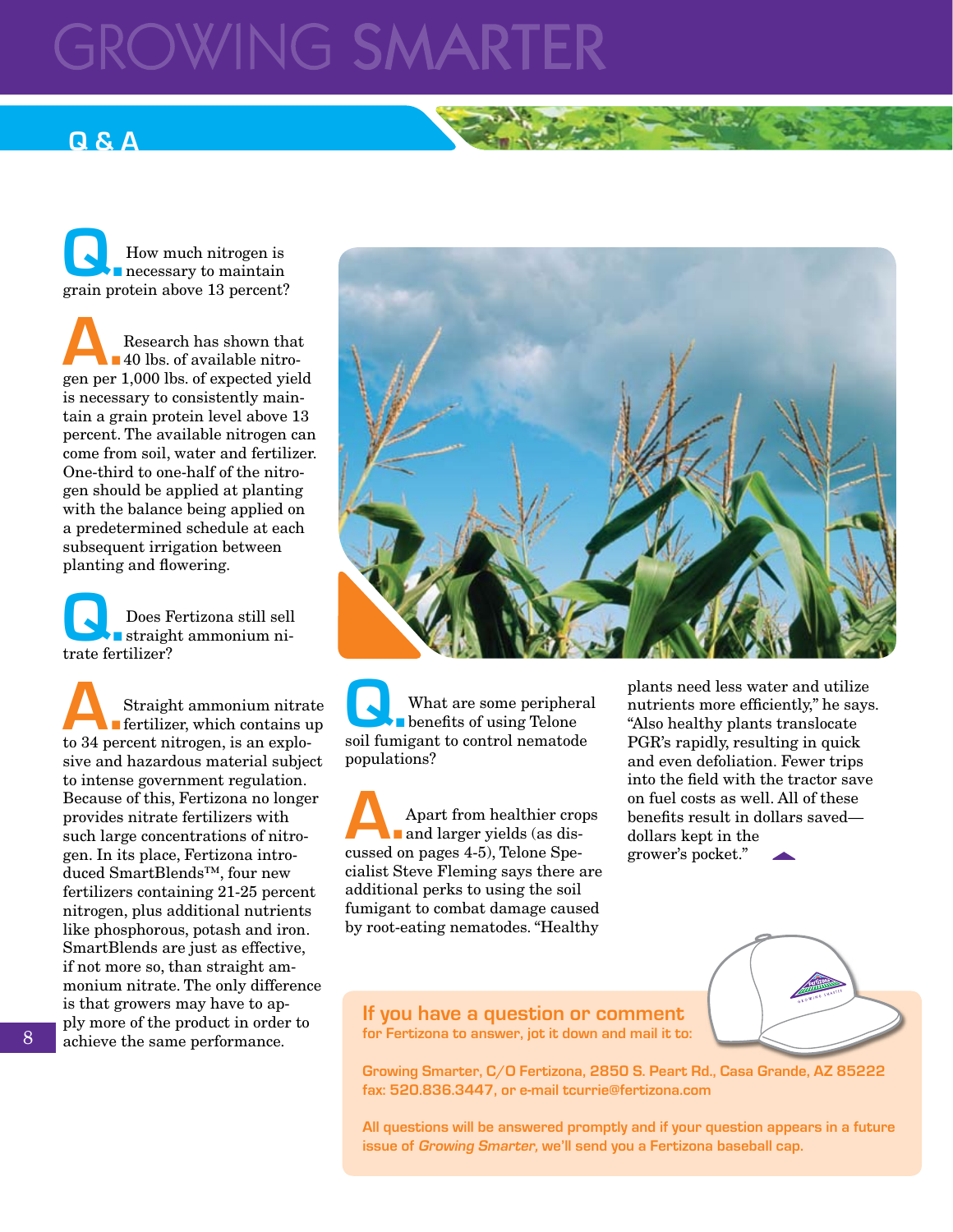### **SMART TIPS**

# **Creating The Perfect Crop Protection Blend Just Got Easier** Proper Mixing Sequence Tips

Master pastry chefs understand the importance of mixing ingredients in the right order to ensure the proper taste, texture and appearance of cakes, cookies and pastries. Growers must be mindful of this as well, as the proper sequence of mixing crop protection products can help ensure optimal plant health.

"Mixing chemicals in the proper sequence is an extremely important issue," says Jeff Pacheco, District

Pacheco recommends a tried-and-true method for successfully mixing crop protection chemicals. When using products in water soluble packaging, Pacheco says to add these products first to make sure that the water soluble bags get dissolved properly and efficiently.



Jeff Pacheco (left) with Mike Cunnane and Laure Kenyon on a spray rig in Arizona.

can prevent wettable powder or dispersible granule formulations from fully dissolving."

#### **Avoiding Problems**

Proper mixing can also help avoid other problems—such as foaming.

"Foaming can be a big issue," adds Fertizona's Walsh. "With some products, if you don't add defoamers, it can cause spray pressure to go up and down and be inconsistent. Depending on how much agitation is in the tank, significant foaming can be created."

Pacheco says there are two easy solutions to help growers avoid problems associated with improper mixing. "The first and best thing is to consult your labels," says Pacheco. "All labels, for example, feature a recommended mixing sequence."

The second solution involves conducting a jar test before starting each mixture. "We always recommend a jar test to evaluate physical compatibility of chemicals," Pacheco says.

For more information about proper chemical mixing, contact your local Fertizona field rep.

#### *Mixing Sequence Basics When mixing the following products, do so in this order:*

- *1. Water soluble bags*
- *2. Wettable powders*
- *3. Water dispersible granules*
- *4. Flowable liquids*
- *5. Emulsifiable concentrates*
- *6. Adjuvants and/or oils*

*Give products time to dissolve before adding the next product in the sequence. Boron may interfere with solubility, so add it once other products have dissolved.* 

Sales Manager for DuPont. "Most importantly, improper mixing can affect the efficacy of chemicals, preventing the products from working as well as they should."

Fertizona's Tim Walsh agrees. "In addition, poor mixing practices can cause non-dissolved chemical particles to clog screens and nozzles. This can adversely affect spray applications."

#### **A Choice Sequence**

Although some cases may require more specialized sequencing,

Wettable powders are the most important formulation to add to a spray mix after water soluble bags. "Adding wettable powders early in the sequence, with tank agitation, helps the formulation get thoroughly into suspension," Pacheco says. "Otherwise, WP formulations can clog screens and nozzles and cause sprayers to malfunction as well."

Next, Pacheco says to add water dispersible granules, followed by flowable liquids, and then emulsifiable concentrates. Water dispersible granules and flowable liquids typically require tank agitation, too.

The last products to add to spray mixtures are spray adjuvants, oils or foliar nutrients. Spray adjuvants and oils help chemicals stick to plants more effectively. "It's important to put adjuvants, oils and foliar nutrients in last because they can change the consistency of spray water," Pacheco says. "At times, this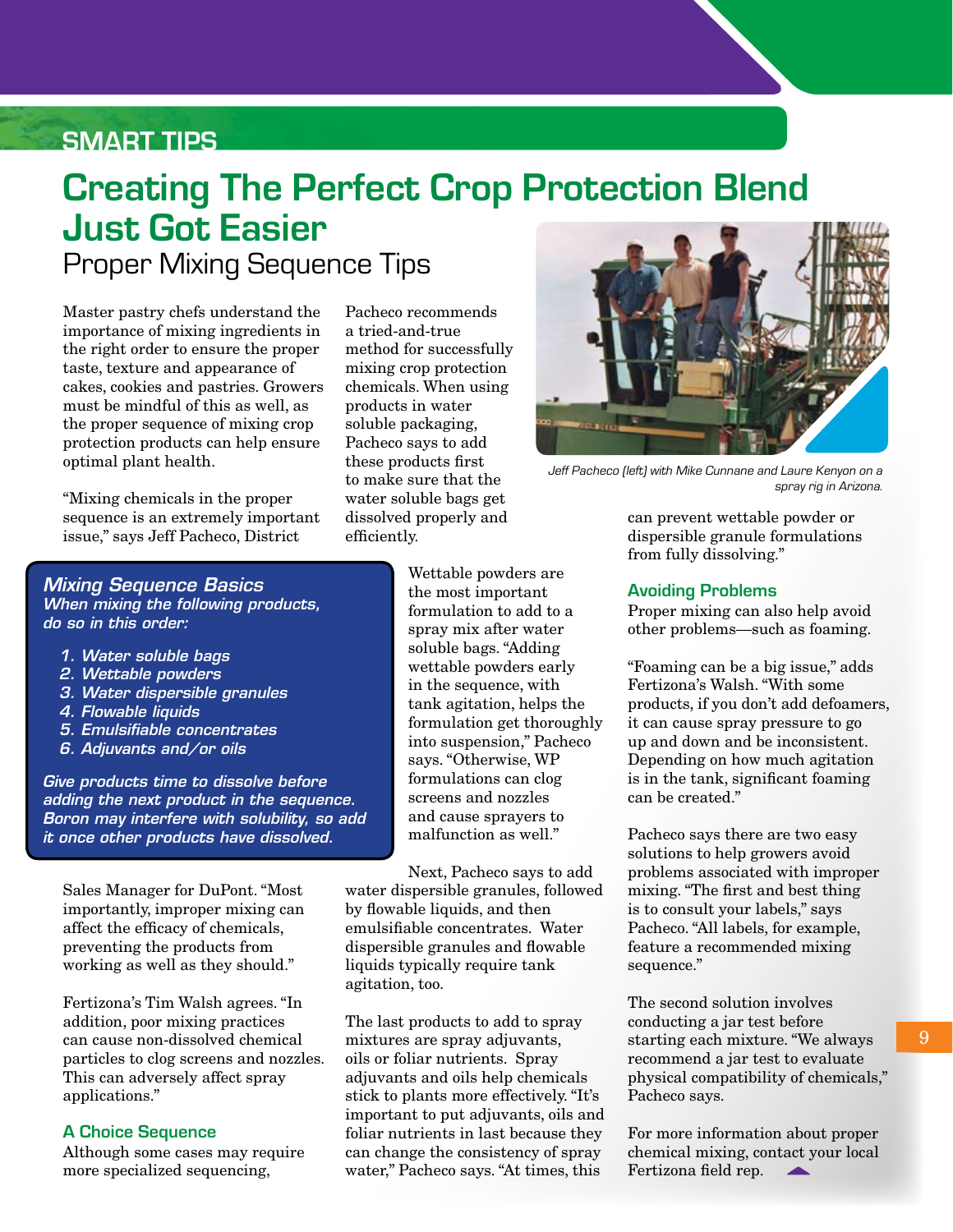# **GROWING SMARTER**

### **TECH HELP**

# **Back To The Basics With Spray Equipment** Proper, Regular Cleaning Helps Maintain Healthy Crops



Spray equipment cleanliness is an important issue for growers.

The life of a grower is a busy one. There are always crops to plant, crops to harvest, soil to prepare, pesticides to apply and employees to manage. In the hustle and bustle of running a successful growing operation, it's easy to let seemingly small things slide—like keeping spray equipment clean.

Truth is, keeping spray equipment clean, though time consuming, is incredibly important, as it prevents contamination among different chemicals and helps ensure healthy crops.

10

"It's important to talk about spray equipment clean-up," says Tim Walsh, plant manager of Fertizona—Buckeye. "It may seem like a basic thing, but making sure this equipment is kept clean can mean the difference between healthy and unhealthy crops at the end of a growing season."

#### **Tank Cleanliness**

Walsh offers several intuitive recommendations for cleaning spray equipment. "It's always a good idea to rinse out your tank after each application or use, even if you're using the same product or the same type of product back-to-back."

Regular tank rinsing, however, should never take the place of cleaning your tank on a consistent basis—using a good quality tank cleaner. "I recommend that you always clean your tank with a tank cleaner when going from one type of product to another or, even more importantly, when going from one crop to another," he says.

This is especially true for Walsh's customers, many of whom grow more than one crop at the same time. "For example, a lot of our customers grow cotton and alfalfa," he says. "These plants may require different chemicals and application sequences, so if you don't clean your tank before each different and separate application, you could certainly incur some damage to your crops."

#### **Nozzle And Filter Strategies**

Keeping your system's nozzles and filters clean is just as important as maintaining a sterile tank. Walsh says the key is to get into a daily equipment cleaning routine.

"I would suggest pulling those nozzle tip screens out and rinsing them every day," Walsh says. "It's also important to clean your filters each morning before an application. This includes the filter on your fresh water tank and the one on the tractor coming out of your mix tank."

#### *Basic Tank Cleaning in 4 Steps*

*Step 1: Ensure that all chemicals have been drained from the tank.*

*Step 2: Run a continuous stream of fresh water through the tank until the water runs clean.*

*Step 3: Fill the tank with more fresh water and then add the recommended amount of tank cleaner. If possible, let the tank cleansing solution sit overnight.*

*Step 4: Flush out the spray system, rinsing with fresh water until the water runs clean again.*

For more information about ensuring clean spray equipment and/or to learn more about tank cleaners, please contact your local Fertizona field rep.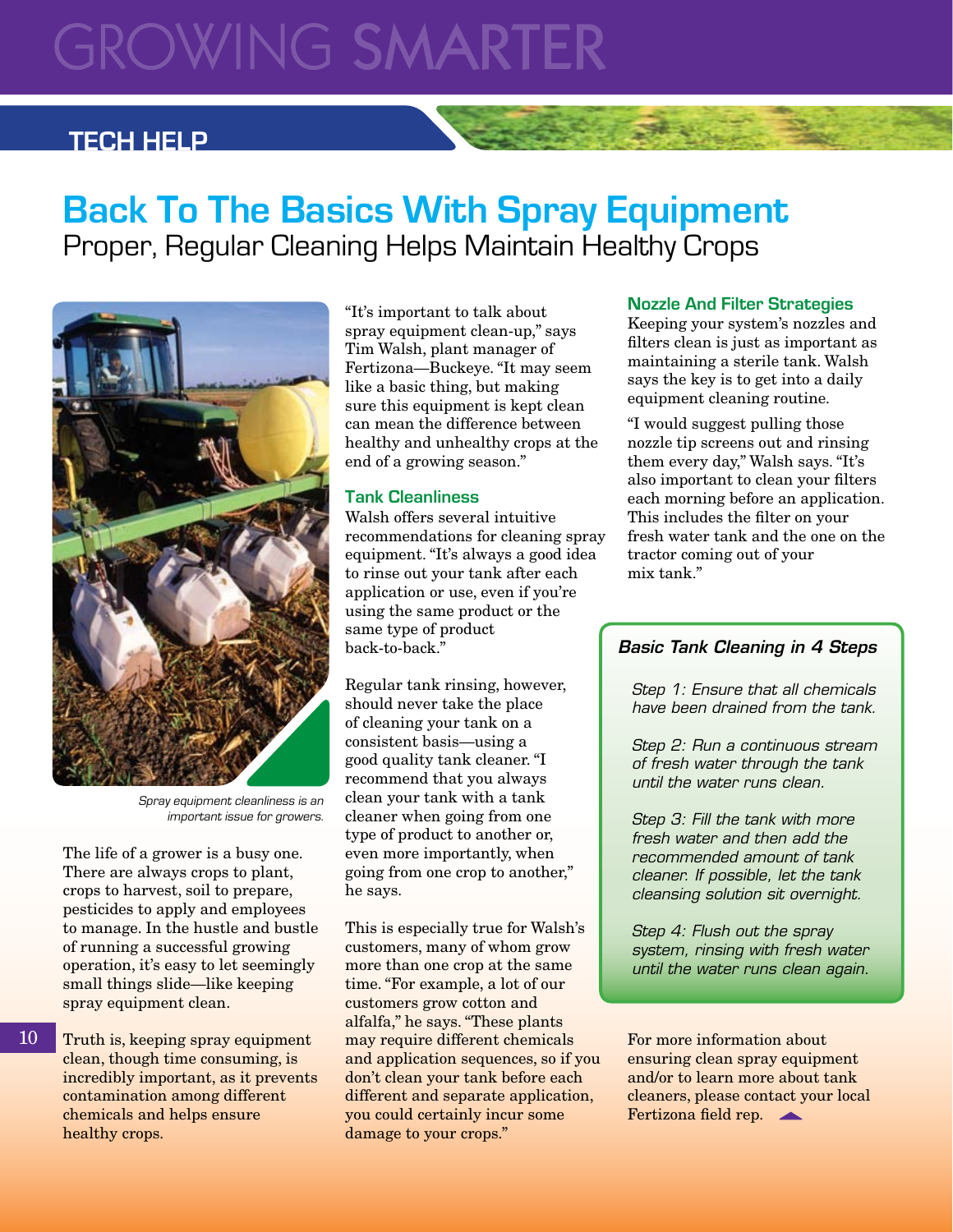### **Meet Your Rep**

# **With Dave Barrett At The Wheel, Ag Express Delivers Service, Supplies To Growers**

David Barrett is a man who knows how to get things done. For years, whenever he drove by Fertizona's Buckeye location, he'd turn to his wife and say, "Someday, I'm going to work for that company." Finally, Barrett made his move. "One day I just had it and I called Fertizona asking if they had any openings," he remembers. "I told them, 'I don't care what you give me; I'll sweep the floors, trailers, anything.'"

Celebrating his ninth year with Fertizona in March, Barrett applies that same tenacity in his role as manager of Ag Express, Fertizona's service company that delivers supplies to hundreds of farmers and landscapers throughout Arizona and in California and New Mexico. He manages seven drivers, fields supply requests and coordinates hectic delivery schedules.

#### **Exceptional Customer Service Through Communication**

It's a busy, demanding job, but Barrett insists there is a simple but powerful formula to his success. "It's communication," he says. "I'm big on communication, especially as it relates to customer service. There are three C's in business. Communication. Cooperation. Consideration. If you don't have all three, it isn't going to work."

Taking pride in providing exceptional customer service, Barrett says he and his team at Ag Express are "constantly on the go" to ensure that customers have the products they need to keep their crops, landscapes and plants healthy.



Ag Express delivers goods to growers throughout the Southwest.

"We provide our customers with what they need when they need it," he explains.

Keeping Ag Express running smoothly takes dedication and teamwork. "My guys work really hard and sometimes leave at midnight to deliver a load on time," Barrett says. "There's a lot of stress in what we do, but when we get a 'thank you' it makes it worthwhile."



David Barrett keeps Ag Express running smoothly.

#### **Balancing Work And Life**

Despite the break-neck pace, Barrett says working for Fertizona keeps him motivated and challenged. "Fertizona is such a great company," he says. "I truly feel like it's a big family, which means a lot to me. Plus, the direction of the company really excites me because I know there are bigger and better things coming."

Born in Willcox and raised in Yuma, he has two children and four grandchildren. His son, David Jr., 24, lives in Yuma and daughter, Danielle, 21, resides in Missouri. Barrett lives in Goodyear with Tina, his wife of 17 years and his German Shepard, Dallas—a name inspired by Barrett's love of the Dallas Cowboys. When he manages to scrape a day off, Barrett spends his free time in Overgaard, where he and Tina are building a cabin. "It will be our retirement, vacation and holiday getaway," he says.